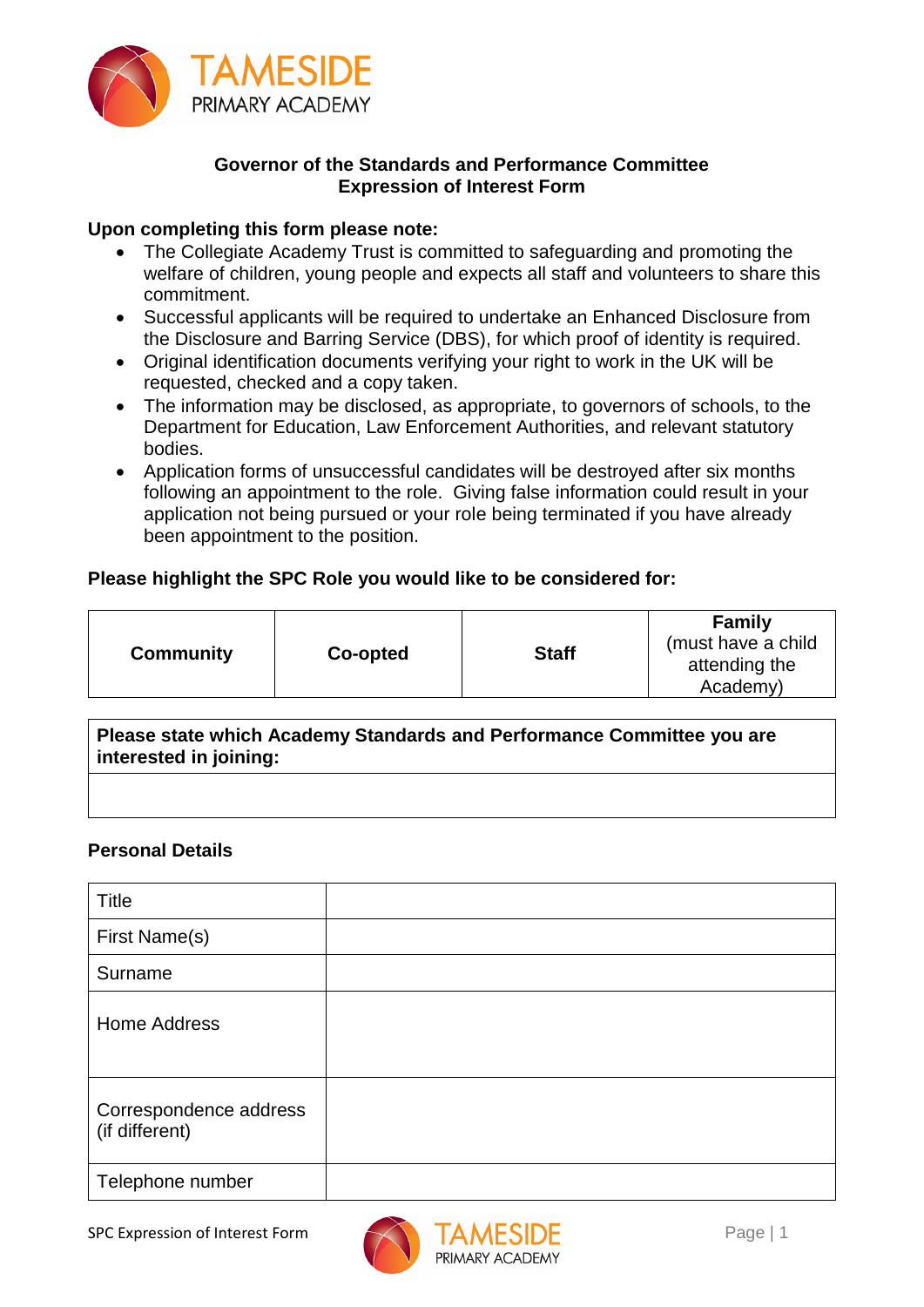

| Email address            |  |
|--------------------------|--|
| Do you have the right to |  |
| work in the UK?          |  |
| Child/Children's name    |  |
| (only complete if this   |  |
| interest is for a Family |  |
| Member role)             |  |
| Child/Children's year    |  |
| group                    |  |
| (only complete if this   |  |
| interest is for a Family |  |
| Member role)             |  |

# **Supporting Information**

Please complete the following declaring any qualifications, training and courses you have completed that you believe will help you in this role:

| Qualification/Training/Course | Date obtained |
|-------------------------------|---------------|
|                               |               |
|                               |               |
|                               |               |
|                               |               |
|                               |               |
|                               |               |
|                               |               |
|                               |               |
|                               |               |
|                               |               |
|                               |               |
|                               |               |
|                               |               |
|                               |               |
|                               |               |
|                               |               |
|                               |               |
|                               |               |

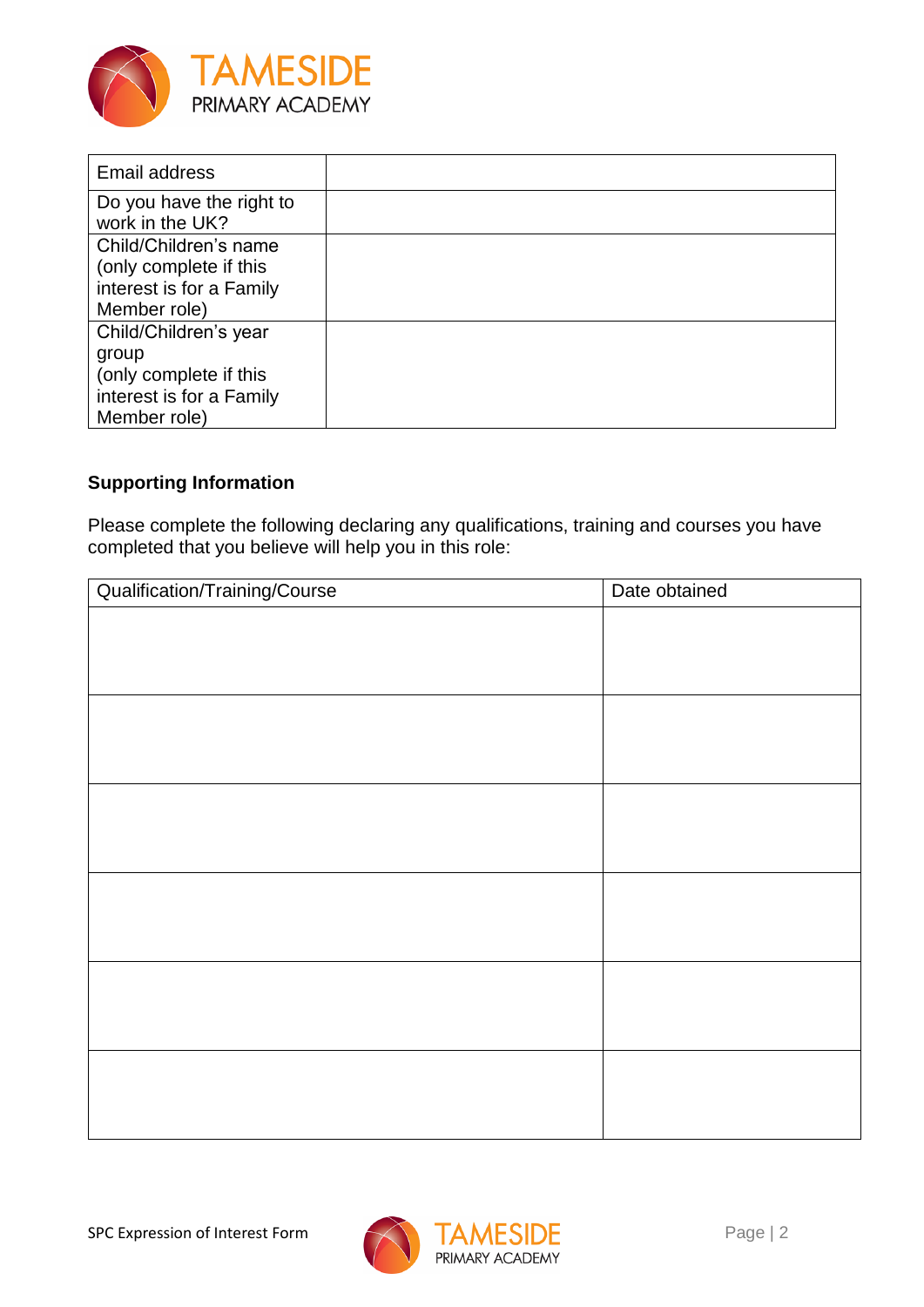

Please provide further information in supporting your application including:

- Why you would like to become an Academy Member?
- What skills, attributes and experience can you bring to this role?

*Please note that for a Family Governor and a Staff Governor Role this is the information that will be sent to families and staff respectively. This is the information to which the election and their votes will be based. Your name will also accompany this information.*

#### **Arrangement for Interview**

| If you have a disability, are there any arrangements $\vert$ Yes | No |
|------------------------------------------------------------------|----|
| we can make for you if you are called for interview              |    |
| and/or lesson observation                                        |    |